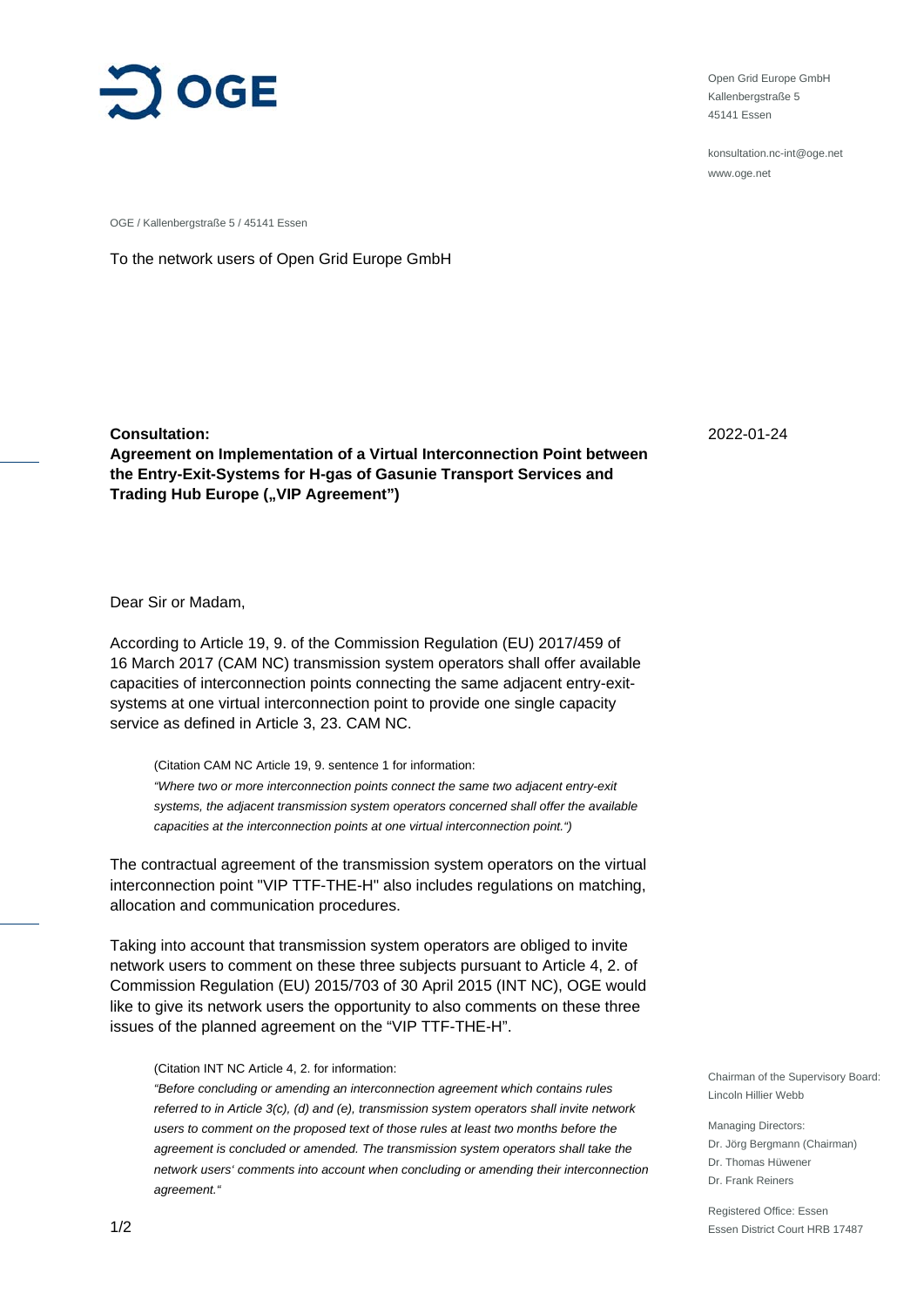

The contractual agreement of the transmission system operators on the virtual interconnection point "VIP TTF-THE-H" also includes regulations on matching, allocation and communication procedures which replace the previous regulations on these topics from the interconnection agreement between Gasunie Transport Services and OGE.

If your company currently uses transport capacities at the border interconnection points Bocholtz, Oude Statenzijl or at "VIP-TTF-NCG-H" or intents to use transport capacities at the virtual interconnection point "VIP TTF-THE-H" in the future, we hereby give you the opportunity to send us your comments, objections or proposals regarding the regulations for matching, allocation and communication procedures attached to this document.

Please send your answer to mailbox konsultation.nc-int@oge.net by 24 March 2022.

Yours sincerely,

Open Grid Europe GmbH

Attachment: Excerpt of Designated VIP Agreement VIP TTF-THE-H for Consultation Purpose (8 pages)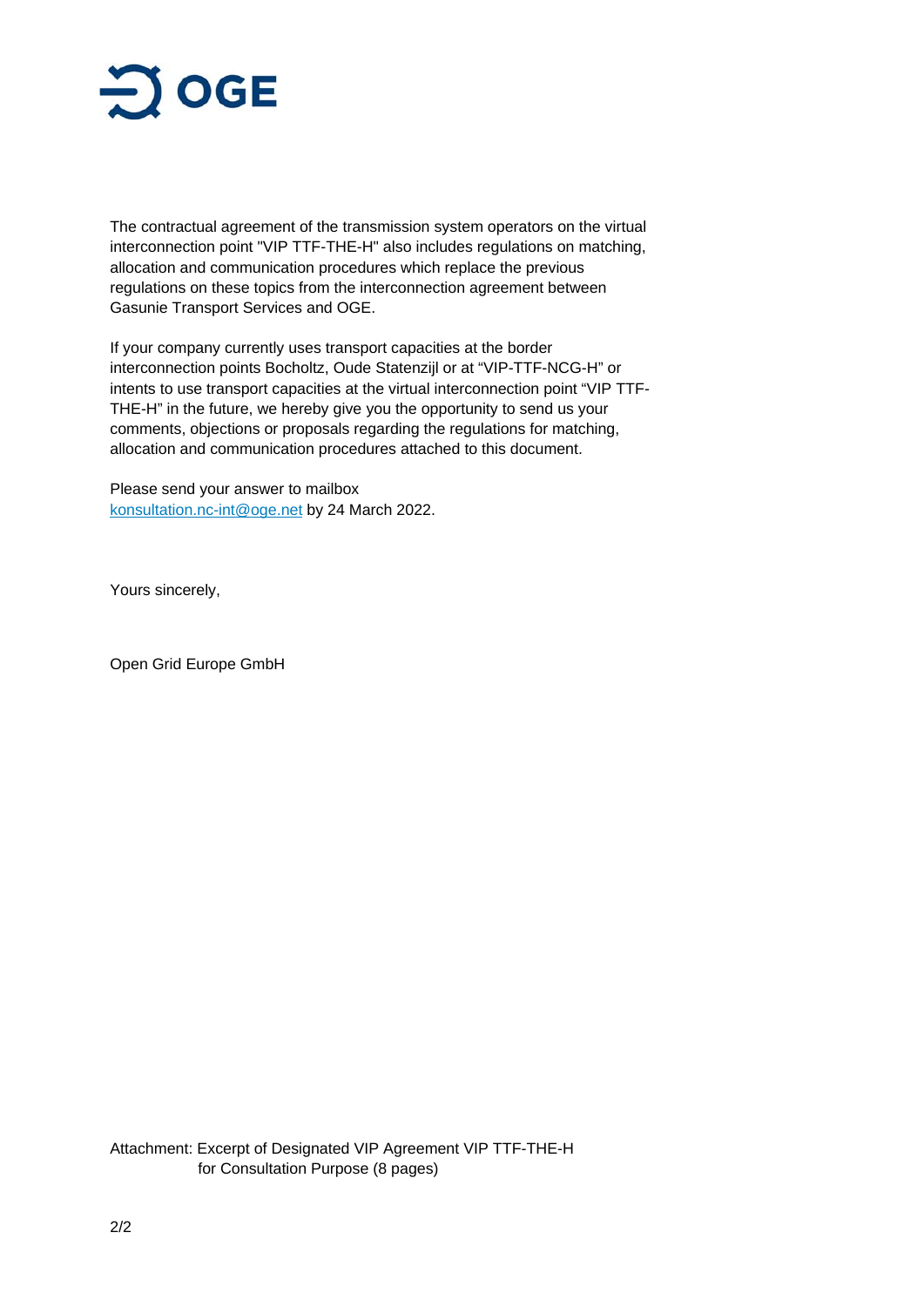# **Agreement**

# **on Implementation of a Virtual Interconnection Point between the Entry-Exit-Systems for H gas of GTS and Trading Hub Europe**  ("VIP Agreement")

between

on the Dutch side Gasunie Transport Services B.V. Concourslaan 17

9700 AD Groningen

-hereinafter referred to as "**GTS**"-

and

on the German side

Fluxys TENP GmbH

Elisabethstraße 11

40217 Düsseldorf

-hereinafter referred to as "**FT**"-

and

GASCADE Gastransport GmbH

Kölnische Straße 108-112

#### 34119 Kassel

-hereinafter referred to as "**GASCADE**"-

and

Gasunie Deutschland Transport Services GmbH

Pasteurallee 1

30655 Hannover

-hereinafter referred to as "**GUD**"-

and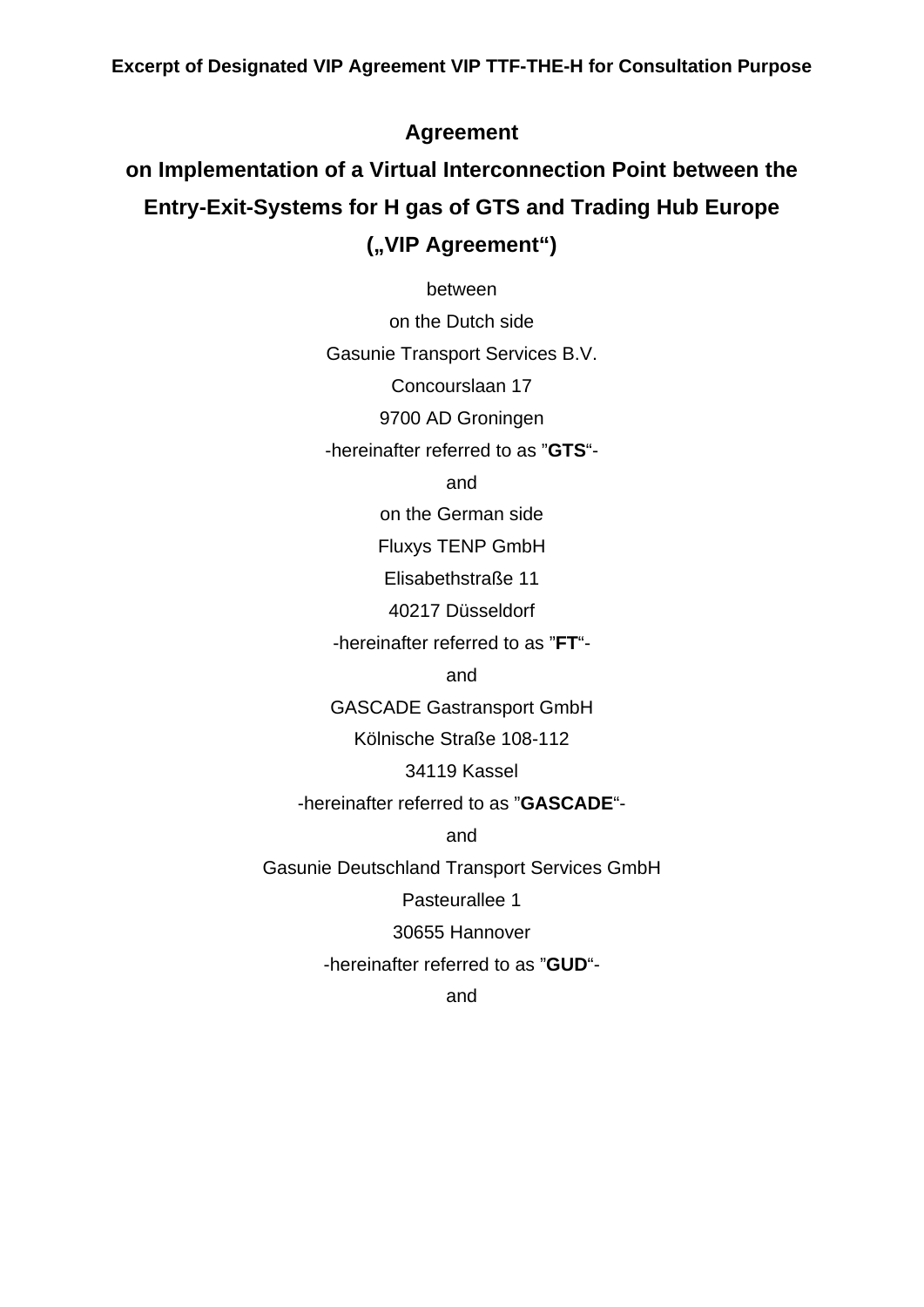Thyssengas GmbH Emil-Moog-Platz 13 44137 Dortmund -hereinafter referred to as "**TG**" and Open Grid Europe GmbH Kallenbergstraße 5 45141 Essen -hereinafter referred to as "**OGE**"-

-hereinafter referred to individually as "Party" or collectively as "Parties"-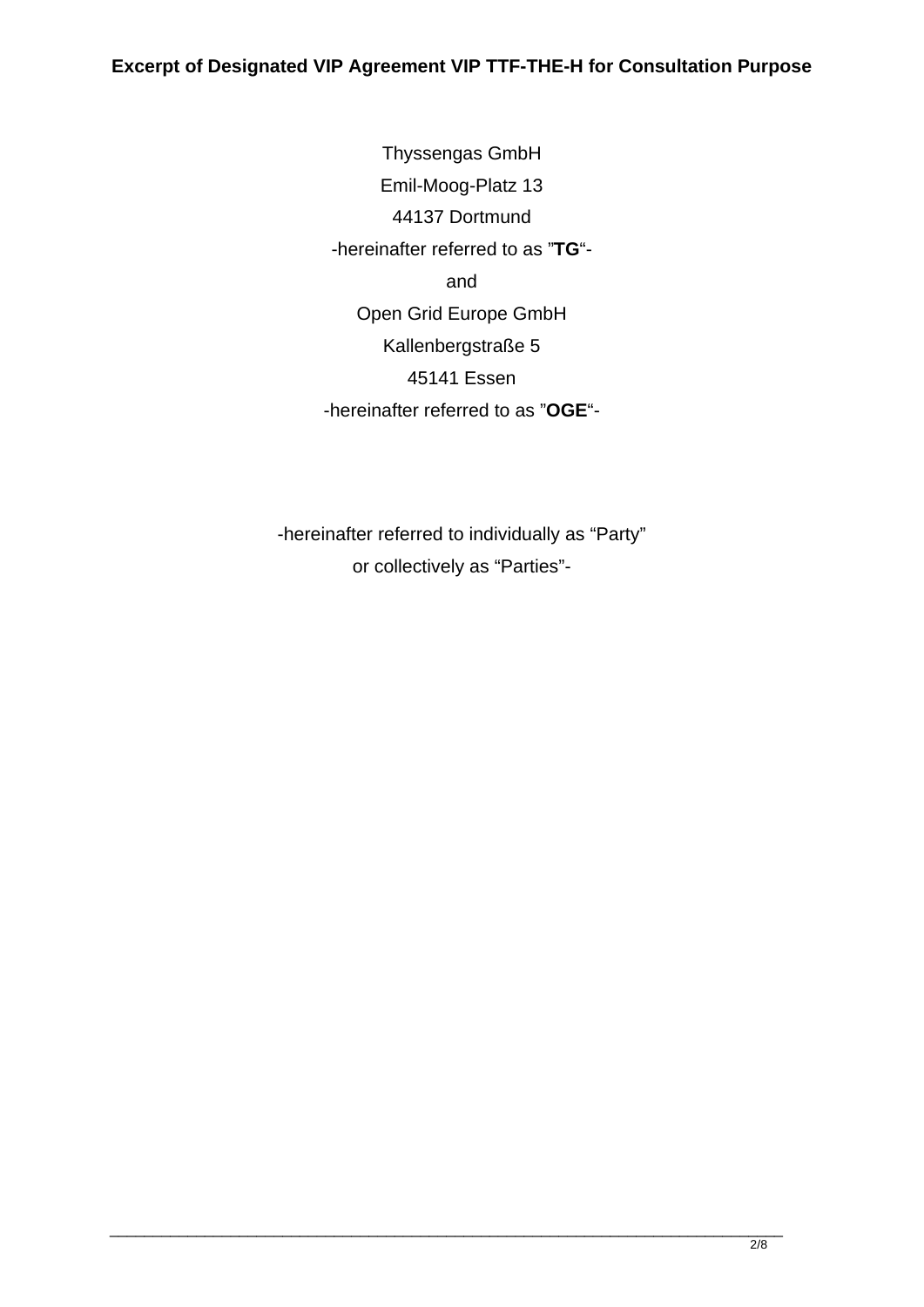# **Preamble**

The Interconnection Points Bocholtz (TSOs: GTS, FT and OGE), Bocholtz-Vetschau (TSOs: GTS and TG), Oude Statenzijl OGE-H/Bunde (TSOs: GTS and OGE), Oude Statenzijl GUD-H/Oude Statenzijl-H (TSOs: GTS and GUD), Emden-Knock (to be established) (TSOs: GTS, GUD and TG), Oude Statenzijl GASCADE-H/Bunde (TSOs: GTS and GASCADE) for H gas are located near the border of the Netherlands and Germany and connect the entry-exit system of GTS and Trading Hub Europe (THE) containing inter alia the grids of FT, GASCADE, GUD, TG and OGE.

**[…]** 

# **Article 1 - Definitions**

Active System Operator: According to EASEE-gas CBP 2014-001/01 Harmonisation of the Nomination and Matching Process for Double-Sided and Single-Sided Nomination (hereinafter referred to as EASEE-gas CBP 2014-001/01) or any updates;

# **[…]**

Business Day: Shall mean Monday to Friday, except 1<sup>st</sup> January, Good Friday, Easter Monday, 27<sup>th</sup> April King's Day, 1<sup>st</sup> May, 5<sup>th</sup> May Liberation Day, Ascension of Christ, Whit Monday, Corpus Christi, 3<sup>rd</sup> October, 30<sup>th</sup> October, 1<sup>st</sup> November, 24<sup>th</sup> to 26<sup>th</sup> December, 31<sup>st</sup> December;

Exceptional Event: According to Article 2 lit. a) INT NC;

Existing Capacity Contracts: Shall mean capacity contracts concluded before the 1<sup>st</sup> of April 2020 at the respective Interconnection Points, with an exception of contracts concluded in the monthly auction of March 2020 regarding April 2020 and the day-ahead and within-day auction on the 31<sup>st</sup> of March 2020 for the gas day 1<sup>st</sup> of April 2020 and onwards;

# **[…]**

- Initiating System Operator: According to EASEE-gas CBP 2014-001/01 or any updates;
- INT NC: Commission Regulation (EU) 2015/703 of 30 April 2015 establishing a network code on interoperability and data exchange rules;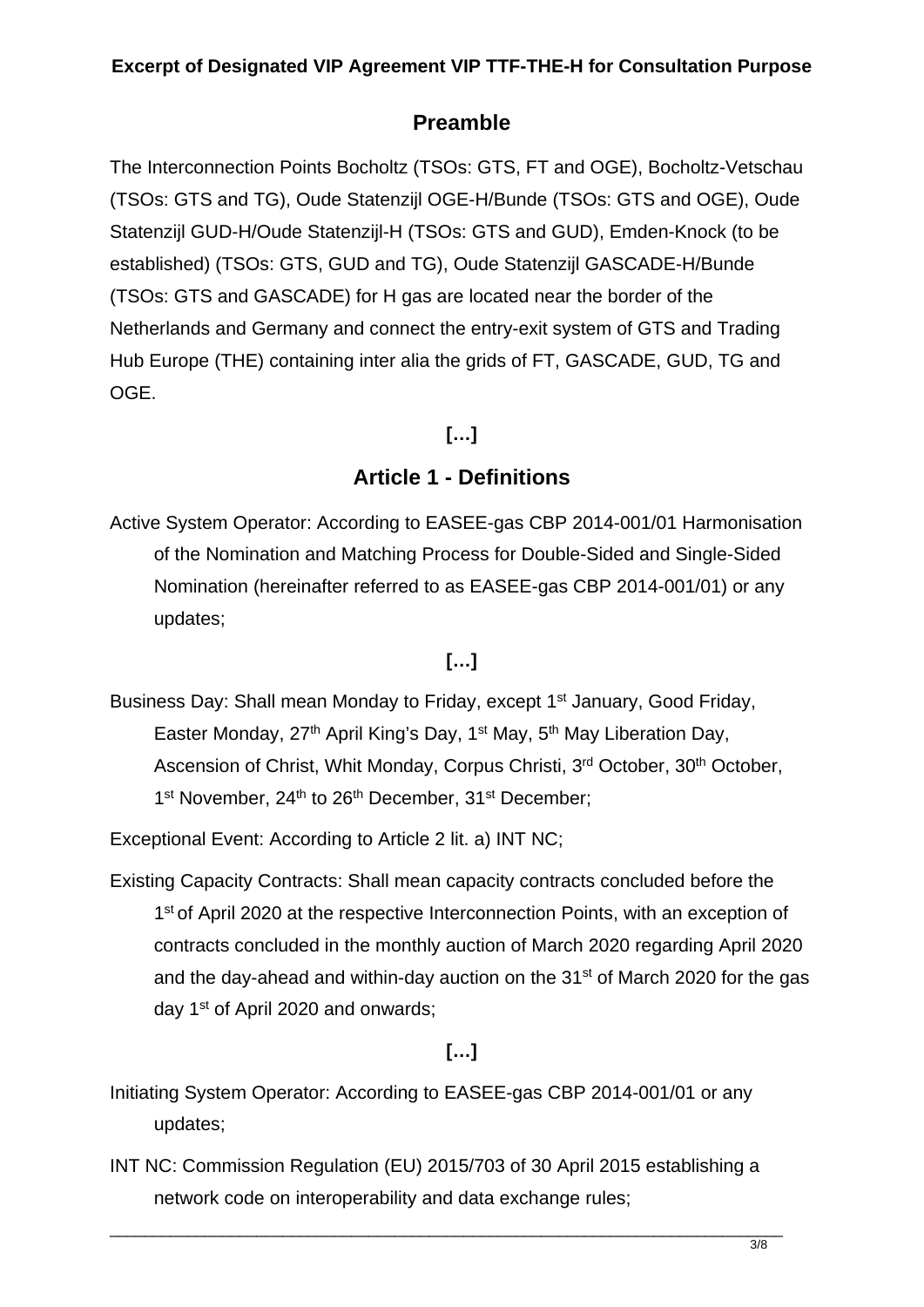Interconnection Point(s): Shall mean one or all of the interconnection points

- ‐ Bocholtz (TSOs: GTS, OGE and FT),
- ‐ Bocholtz-Vetschau (TSOs: GTS and TG),
- ‐ Emden-Knock (TSOs: GTS, GUD and TG). For the avoidance of doubt, this Interconnection Point is to be established and it will be a part of this VIP Agreement when Emden-Knock becomes operational.
- ‐ Oude Statenzijl OGE-H/Bunde (TSOs: GTS and OGE), hereinafter referred to as OSZ/Bunde-H GTS-OGE,
- ‐ Oude Statenzijl GASCADE-H/Bunde (TSOs: GTS and GASCADE), hereinafter referred to as OSZ/Bunde-H GTS-GASCADE,
- ‐ Oude Statenzijl GUD-H/Oude Statenzijl-H (TSOs: GTS and GUD), hereinafter referred to as OSZ-H GTS-GUD;

Matching System Operator: According to EASEE-gas CBP 2014-001/01 or any updates;

# **[…]**

- New Capacity Contracts: Shall mean capacity contracts concluded for periods starting from 1<sup>st</sup> of April 2022 at the VIP TTF-THE-H, and contracts concluded for periods starting 1st of April 2020 and onwards at the VIP-TTF-NCG-H, VIP-TTF-GASPOOL-H, together with contracts concluded in the monthly auction of March 2020 regarding April 2020, as well as the day-ahead or within-day auction on the 31<sup>st</sup> of March 2020 for the gas day 1<sup>st</sup> of April 2020 and onwards, which will be transferred to the VIP TTF-THE-H at the Start Date;
- OBA: Operational balancing account according to Article 2 lit. g) INT NC;
- Passive System Operator: According to EASEE-gas CBP 2014-001/01 or any updates;
- Single-sided Nomination: According to EASEE-gas CBP 2014-001/01 or any updates;
- Start Date: 1 April 2022, 06:00 a.m.;

**[…]**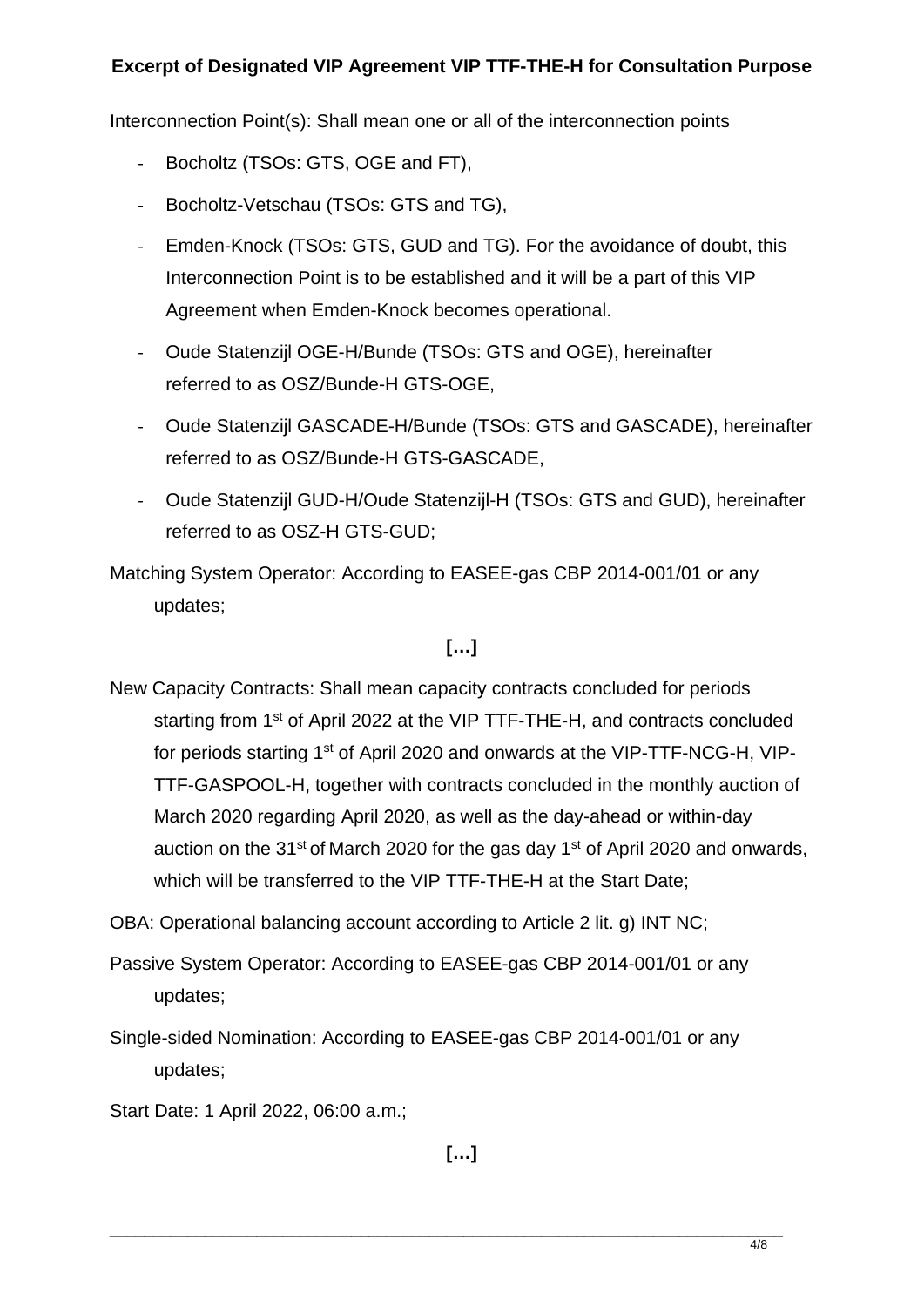- TSO: Transmission system operator according to Directive 2009/73/EC of the European Parliament and of the Council of 13 July 2009 concerning common rules for the internal market in natural gas and repealing Directive 2003/55/EC, Article 2, no. (4);
- VIP: Virtual interconnection point according to Article 3 no. 23 CAM NC;
- VIP-TTF-GASPOOL-H: Shall mean the VIP connecting the adjacent entry-exit systems of GTS and the market area GASPOOL for H-gas;
- VIP-TTF-NCG-H: Shall mean the VIP connecting the adjacent entry-exit systems of GTS and the market area NCG for H-gas;
- VIP TTF-THE-H: Shall mean the VIP connecting the adjacent entry-exit system of GTS and Trading Hub Europe for H-gas;
- VIP TTF-THE-H OBA: Shall mean the OBA for the VIP TTF-THE-H.

#### **Article 2 – General**

- 2.1 As of the Start Date, the Parties shall set up the VIP TTF-THE-H which contains the Interconnection Points in accordance with this VIP Agreement. The EIC Code VIP TTF-THE-H shall be 21Z0019743987060.
- 2.2 The capacity contracts that have been concluded at VIP-TTF-GASPOOL-H or VIP-TTF-NCG-H shall be transferred to the VIP TTF-THE-H being effective as of the Start Date.
- 2.3 The marketing of capacity contracts for the VIP TTF-THE-H shall start with the capacity contracts concluded for the VIP TTF-THE-H in the day-ahead auction on the 31<sup>st</sup> of March 2022 for the gas day 1<sup>st</sup> of April 2022.

# **Article 3 – Nomination and Matching Process**

- 3.1 The nomination and matching process for the VIP TTF-THE-H and any remaining related Interconnection Point shall be carried out in accordance with EASEE-gas CBP 2014-001/01 where:
	- a OGE shall act as Matching System Operator,
	- b GTS shall act as Initiating System Operator,
	- c OGE shall act as Active System Operator and
	- d GTS shall act as Passive System Operator.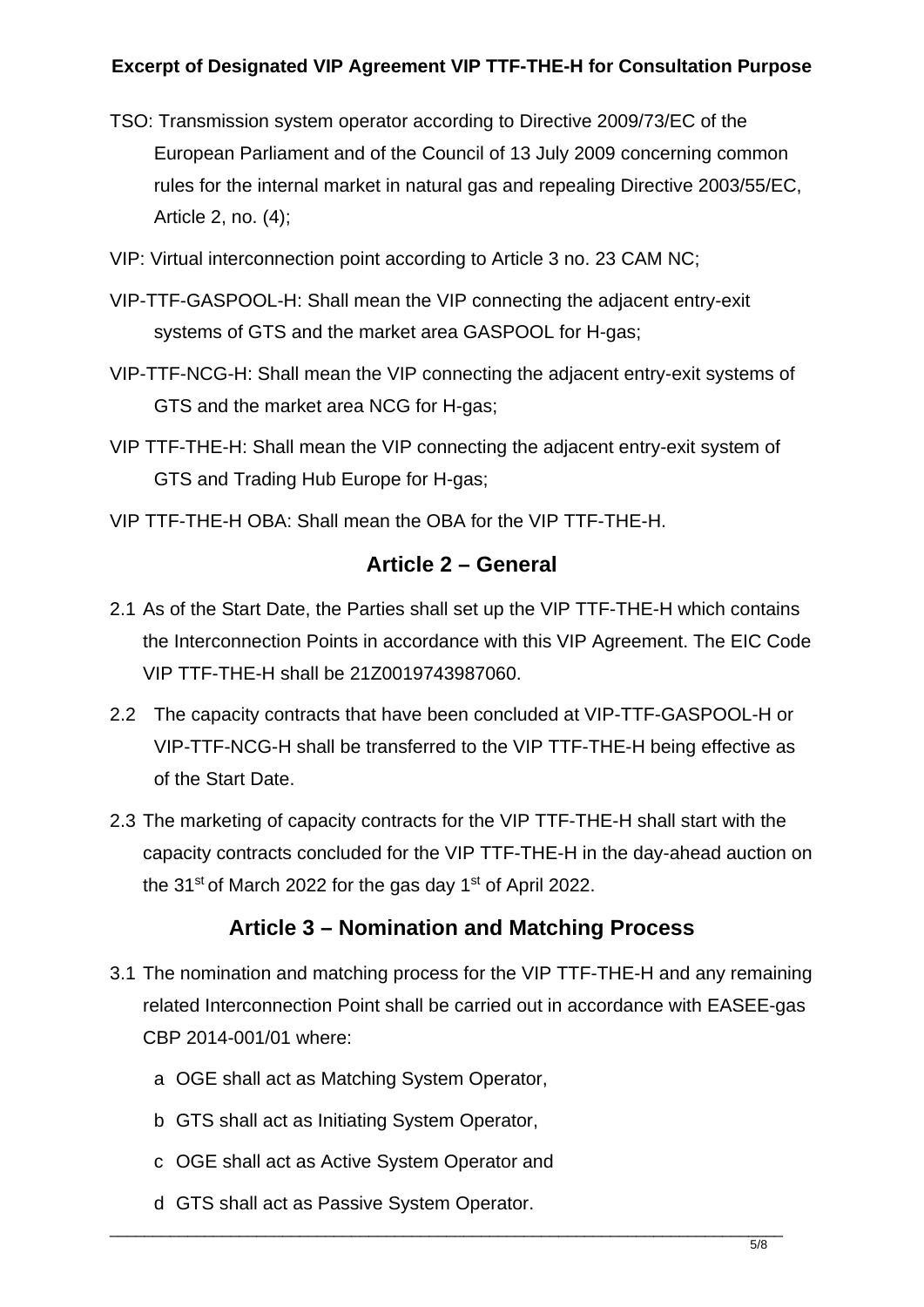- 3.2 Deviating from Article 3.1, the Single-sided Nomination process shall only apply for New Capacity Contracts. In case a shipper requests Single-sided Nomination for Existing Capacity Contracts, the Parties shall cooperate to find a solution for this request.
- 3.3 Nominated VIP TTF-THE-H OBA corrections and swaps for an Interconnection Point shall be included in the VIP TTF-THE-H matching process.
- 3.4 FT, GUD, GASCADE, TG and OGE shall each receive the nominations for their Existing Capacity Contracts. GUD shall receive nominations for all New Capacity Contracts at the German side. FT, GASCADE, TG and GUD shall send the nominations for their Existing Capacity Contracts to OGE. GUD shall send the nominations for all New Capacity Contracts at the German side to OGE. GTS and OGE shall aggregate same shipper code pair nominations for all New Capacity Contracts and Existing Capacity Contracts to perform the matching process between GTS and OGE.
- 3.5 OGE shall send the results of the matching process for the New Capacity Contracts at the German side to GUD. OGE shall send the result of the matching process for the Existing Capacity Contracts of FT, GUD, GASCADE, and TG to the respective TSO.
- 3.6 In case of a mismatch of an aggregated shipper code pair containing nominations of New Capacity Contracts and Existing Capacity Contracts, GTS and OGE divide the matched result proportional to the original nomination of the Existing Capacity Contracts and New Capacity Contracts.

#### **[…]**

# **Article 6 – Operational Balancing Account**

- 6.1 GTS and OGE shall continuously calculate the VIP TTF-THE-H OBA. For the after-the-month-process, GTS shall calculate the accountable VIP TTF-THE-H OBA and provide these figures to OGE for final comparison, in order to have consistent accountable VIP TTF-THE-H OBA figures. The metering data of the previous month shall not be modified after the end of the current month minus two Business Days.
- 6.2 The VIP TTF-THE-H OBA limit shall be the sum of the OBA limits of all the Interconnection Points. If the absolute value of the VIP TTF-THE-H OBA reaches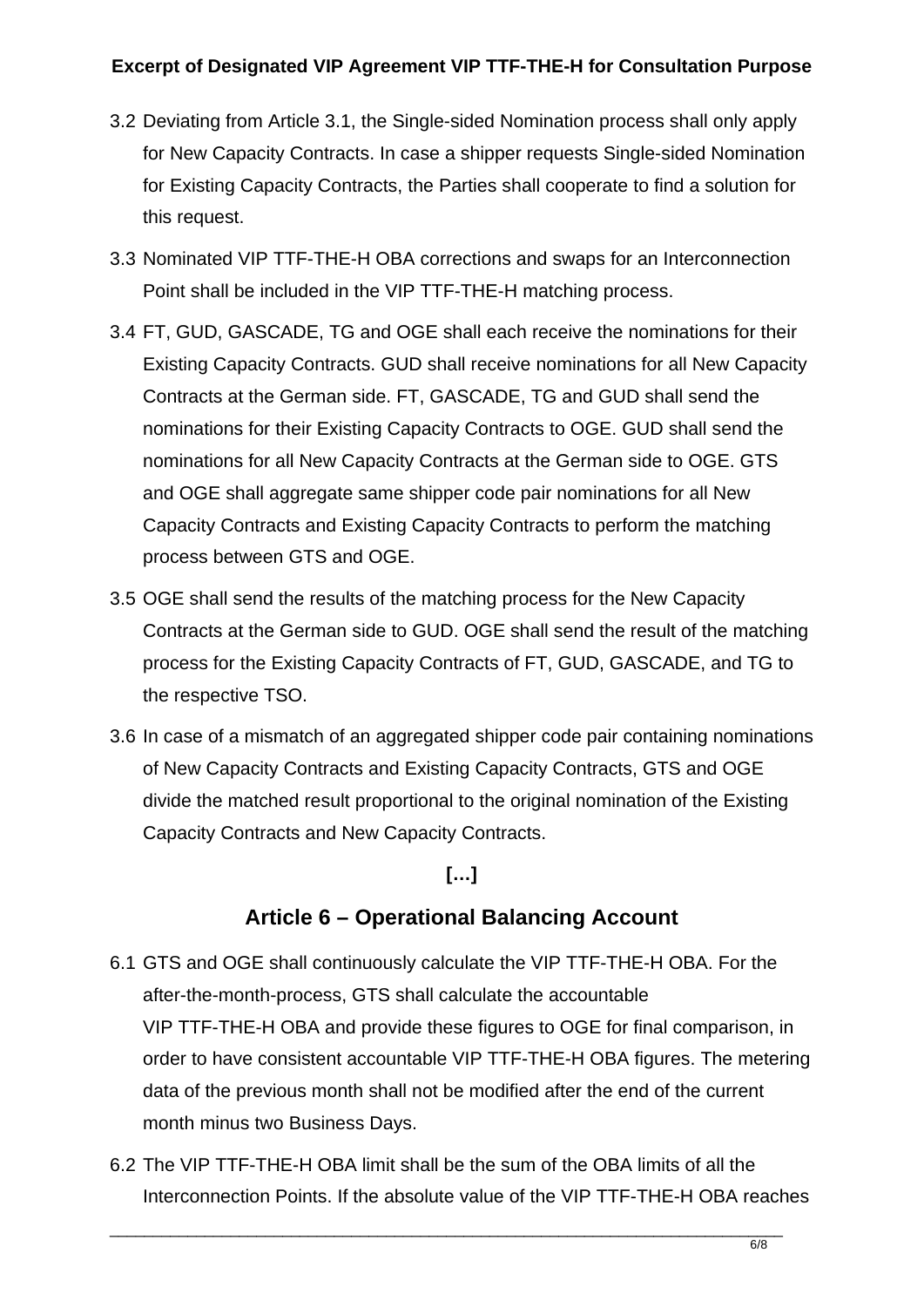the VIP TTF-THE-H OBA limit, GTS and OGE may agree to extend the VIP TTF-THE-H OBA limit in order to furthermore allocate steering differences to the VIP TTF-THE-H OBA and thus to provide allocations to shippers that are equal to their confirmed quantities. The extension of the VIP TTF-THE-H OBA limit shall be deemed to be agreed upon if and as far as neither GTS nor OGE requests to bring back the VIP TTF-THE-H OBA within the VIP TTF-THE-H OBA limit.

- 6.3 In case GTS or OGE explicitly requests to bring back the VIP TTF-THE-H OBA within the VIP TTF-THE-H OBA limit, GTS and OGE will discuss and agree on a schedule.
- 6.4 If the VIP TTF-THE-H OBA limit is exceeded and suffers further increase, pro rata allocation can be applied, subject to Article 7.2, after the Parties have been duly informed by the initiating Party. If pro rata allocation is executed the concerned Parties shall without undue delay inform their shippers about the changed allocation. For the avoidance of doubt, if pro rata allocation is executed it shall be valid for all shipper code pairs at the VIP TTF-THE-H and the underlying Interconnection Points.

### **Article 7 – Allocation**

- 7.1 Shippers shall receive allocations according to their confirmed quantities.
- 7.2 In addition to Article 6.4 first sentence the Parties shall use reasonable endeavours to keep allocation according Article 7.1 active, as far as the network integrity of the gas transportation grids of the Parties are not in danger. In case the network integrity of the gas transportation grid of one of the Parties is in danger referring to article 8, the Party having a constraint shall apply the procedure as described in EASEE-gas CBP 2005-003/02 (Constraints).
- 7.3 Deviating from Article 7.1, in case pro rata allocation is required by GTS or OGE the fallback allocation method as described in Article 7.4 shall apply. The Parties shall agree on taking necessary measures to return to normal operations and allocation according to Article 7.1 without undue delay.
- 7.4 The physical flow of an hour is determined by the sum of the metered quantities of all Interconnection Points.